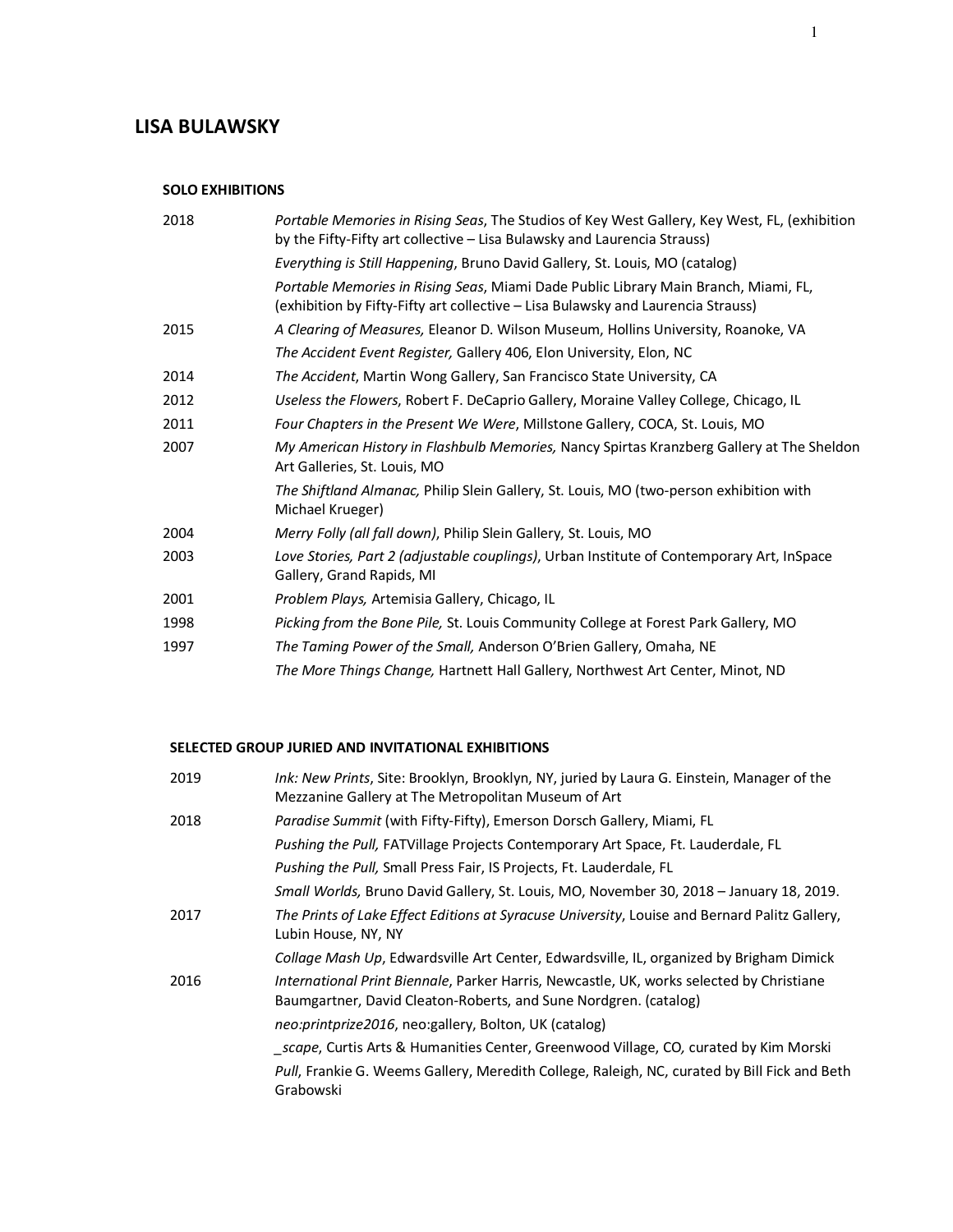|      | Printmaking in St. Louis Now, Sheldon Art Galleries, St. Louis, MO, curated by Olivia Lahs-<br>Gonzalez (catalog)                                                                                                                                       |
|------|---------------------------------------------------------------------------------------------------------------------------------------------------------------------------------------------------------------------------------------------------------|
| 2014 | Impress(ed), The Alfred Berkowitz Gallery, University of Michigan, Dearborn, MI                                                                                                                                                                         |
|      | Feel the D, Re: View Contemporary, Detroit, MI                                                                                                                                                                                                          |
|      | Midwest Matrix, Grunwald Gallery of Art, Henry Radford Hope School of Fine Arts, Indiana<br>University-Bloomington, IN                                                                                                                                  |
|      | Beyond Violet with the Emperor Scorpion, Des Lee Gallery, St. Louis, MO                                                                                                                                                                                 |
|      | A Tribute, The Carroll Gallery, Tulane University, New Orleans, LA                                                                                                                                                                                      |
| 2013 | International Print Triennial - Krakow - Falun 2013, Dalarnas Museum, Falun, Sweden,<br>curators Monika Piorkowska & Zekeriya Saribatur *                                                                                                               |
|      | This is Not a Museum: Portable and Lurking, Corcoran Gallery of Art, Washington D.C.,<br>curated by Martí Peran, University of Barcelona                                                                                                                |
|      | Where is Printmaking? In Search of New Meanings, Opole Contemporary Art Gallery, Opole,<br>Poland, curated by Aleksandra Janik (catalogue)                                                                                                              |
|      | Let's Talk About Love, Baby, an ongoing project begun in 2010 by Chido Johnson, exhibited:                                                                                                                                                              |
|      | Printed Matter, New York, NY (2013)<br>Indianapolis Museum of Contemporary Art, Indianapolis, IN (2013)<br>Museum of Contemporary Art, Detroit, MI (2012)<br>Spencer Museum of Art, Lawrence, KS (2012)<br>Craft Alliance Gallery, St. Louis, MO (2011) |
| 2012 | Printworks 2012, AIR: Artist Image Resource, Pittsburgh, PA. Juror - Nicholas Chambers,<br>Curator, Andy Warhol Museum                                                                                                                                  |
|      | Remembering 9/11: An Exhibit, Olin Library Special Collections, American Culture Studies and<br>Washington University Libraries, St. Louis, MO, curated by Dave Walsh and Heidi Kolk                                                                    |
| 2011 | New Prints 2010, Visual Art Center, University of Texas, Austin, TX                                                                                                                                                                                     |
| 2010 | New Prints 2010/Autumn, IPCNY International Print Center New York, NY, selected<br>by Jennifer McGregor, Katie Michel, John Newman, and Martina Yamin.                                                                                                  |
|      | Print Summit: A Survey of Contemporary Printmaking, Wellington Gray Gallery, East Carolina<br>University, Greenville, NC, curators Michael Ehlbeck and Matt Egan (catalogue/book)                                                                       |
|      | Social Remarques, Gershman Hall Gallery, The University of the Arts, Philadelphia, PA,<br>curated by Mary Phelan                                                                                                                                        |
|      | Old Media, Old News, Luminary Center for the Arts, St. Louis, MO, curated by James<br>McAnally                                                                                                                                                          |
| 2009 | (S)edition, Urban Institute for Contemporary Art, Grand Rapids, MI, juried by Mark Pascale,<br>curator Prints and Drawings, Art Institute of Chicago                                                                                                    |
|      | Seeking Art Bargain Basement, Select Media Festival, Co-Prosperity Sphere, Chicago, IL,<br>curated by Hui-min Tsen                                                                                                                                      |
|      | Multiple x Multiple, Ewing Gallery, University of Tennessee, Knoxville (catalog), curated by<br><b>Beauvais Lyons</b>                                                                                                                                   |
|      | LAPS 20 <sup>th</sup> National Exhibition, Los Angeles Municipal Art Gallery, L.os Angeles, CA. Juror -<br>Peter Frank (catalog)                                                                                                                        |
| 2008 | New Prints Spring 2008, IPCNY International Print Center New York, NY. Juror - Jane<br>Hammond                                                                                                                                                          |
|      | Objectivos Mobiles/Moving Targets, Buenos Aires, Argentina, organized by John Hitchcock                                                                                                                                                                 |
|      | Northern Illinois University Printmaking Invitational Triennial, Jack Olson Gallery, Dekalb, IL<br>(catalog), organized by Michael Barnes                                                                                                               |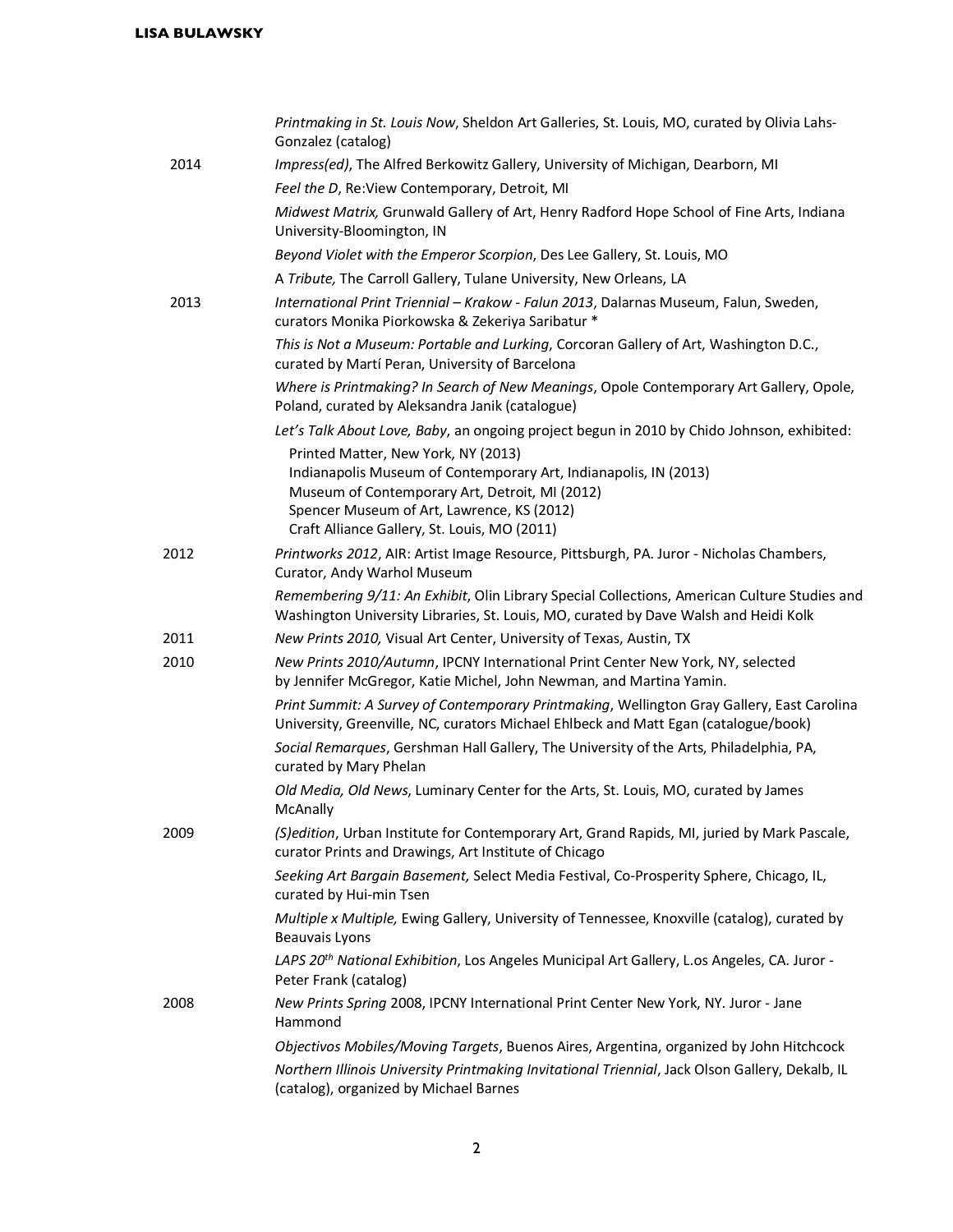|      | 20/20 Vision, The Fire House Gallery, Louisville, GA, organized by Kristin Casaletto (catalog)                                                                                                                                                                                                                                                                                                                                                                        |
|------|-----------------------------------------------------------------------------------------------------------------------------------------------------------------------------------------------------------------------------------------------------------------------------------------------------------------------------------------------------------------------------------------------------------------------------------------------------------------------|
| 2007 | The Falun Triennial 2007- Contemporary Print Art, Dalarnas Museum, Falun, Sweden, derived<br>from the book 'Printmaking at the Edge' by Richard Noyce, (catalogue)                                                                                                                                                                                                                                                                                                    |
|      | The Edge, The Museum of Photography, Seoul, South Korea, organized by Chang-Soo Kim<br>and derived from the book 'Printmaking at the Edge' by Richard Noyce, (catalogue)                                                                                                                                                                                                                                                                                              |
|      | Printmatters, 5ive and 40rty Gallery, Winston-Salem, NC                                                                                                                                                                                                                                                                                                                                                                                                               |
|      | Multiple Impressions: Voices in Contemporary Printmaking, Broad Street Gallery, Athens, GA                                                                                                                                                                                                                                                                                                                                                                            |
| 2006 | Drawing No Conclusions: A Survey of Contemporary Drawing, Urban Institute of<br>Contemporary Art, Grand Rapids, MI, juror - Dominic Molon, Associate Curator, Museum of<br>Contemporary Art, Chicago                                                                                                                                                                                                                                                                  |
|      | Minnesota Print Biennial, Katherine Nash Gallery, Minneapolis, MN. Jurors - John Buck,<br>artist, Barbara Yoshida, artist, and Ken Bloom, Director, Tweed Museum (catalog)                                                                                                                                                                                                                                                                                            |
| 2005 | Anthropology in Print, The Gallery at UTA, Arlington, TX                                                                                                                                                                                                                                                                                                                                                                                                              |
| 2004 | Out of the Frame: Installations, The Loft at the Mill, Lincoln, NE                                                                                                                                                                                                                                                                                                                                                                                                    |
| 2003 | Tomato/Tomato, University of Arkansas Fine Arts Center Gallery, Fayetteville, AR (two<br>person exhibition with Tom Reed)                                                                                                                                                                                                                                                                                                                                             |
|      | 2003 North American Print Biennial, 808 Gallery, Boston, MA. Juror - Clifford Ackley, Curator<br>of Prints and Drawings, Museum of Fine Arts Boston                                                                                                                                                                                                                                                                                                                   |
|      | 29th Bradley National Print and Drawing Exhibition, Heuser Art Center, Bradley University,<br>Peoria, IL. Juror, Karen Kunc (catalog)                                                                                                                                                                                                                                                                                                                                 |
| 2002 | Mixed Metaphors: blurring the geography of printmaking, technology & art, University of<br>Wyoming Art Museum, Laramie, WY (catalogue)                                                                                                                                                                                                                                                                                                                                |
|      | Printed Narratives - Michael Barnes, Lisa Bulawsky, and Michael Krueger, Elaine L. Jacob<br>Gallery, Wayne State University, Detroit, MI                                                                                                                                                                                                                                                                                                                              |
|      | New Pulls by Nick Bubash, Lisa Bulawsky, Bill Fick, and Tom Huck, High Point Center for<br>Printmaking, Minneapolis, MN                                                                                                                                                                                                                                                                                                                                               |
| 2001 | Depictions, MatrixArts Gallery, Sacramento, CA (three-person exhibition)                                                                                                                                                                                                                                                                                                                                                                                              |
|      | River Market Regional, Kansas City Artists Coalition, Kansas City, MO. Juror - Rochelle<br>Steiner, contemporary art curator, St. Louis Art Museum (catalog)                                                                                                                                                                                                                                                                                                          |
| 2000 | MOAK 4 State Regional, Springfield Art Museum, MO                                                                                                                                                                                                                                                                                                                                                                                                                     |
|      | 2000 National Drawing + Print Exhibition Bloomingdale Museum, Bloomingdale, IL                                                                                                                                                                                                                                                                                                                                                                                        |
|      | Impressions: Contemporary Prints, Mesa Contemporary Arts, Mesa, AZ                                                                                                                                                                                                                                                                                                                                                                                                    |
|      | Americas 2000: The Best of the Best - The Year 2000 Invitational, Northwest Art Center,<br>Minot State University, ND; The Emerson at Beall Art Center, Bozeman, MT; Paris Gibson<br>Square, Great Falls, MT; Schoolhouse History & Art Center, Colstrip, MT; Custer County Art<br>Center, Miles City, MT; Cando Art Center, Cando, ND; Memorial Union Gallery, NDSU, Fargo,<br>ND; Dickinson State University Gallery, Dickinson, ND; The Arts Center, Jamestown, ND |
| 1998 | Works on and of Paper, University of West Florida Art Gallery, Pensacola, FA. Juror - Hank<br>Hine, Director, GraphicStudio                                                                                                                                                                                                                                                                                                                                           |
|      | Target Feedback, Bixby Gallery, Washington University, St. Louis, MO                                                                                                                                                                                                                                                                                                                                                                                                  |
| 1997 | River Market Regional Exhibition, KCAC Gallery, Kansas City, MO. Juror - Deborah Emont<br>Scott, Curator, Nelson-Atkins Museum of Art                                                                                                                                                                                                                                                                                                                                 |
| 1996 | Bodies of Work, Salina Art Center, Salina, KS. Juror, Steven Pozel, Director, The Power Plant,<br>Toronto, Canada                                                                                                                                                                                                                                                                                                                                                     |
|      | Americas 2000, Northwest Art Center, Minot State University, Minot, ND. Juror, Siri Engberg,<br>curator, works on paper, Walker Art Center                                                                                                                                                                                                                                                                                                                            |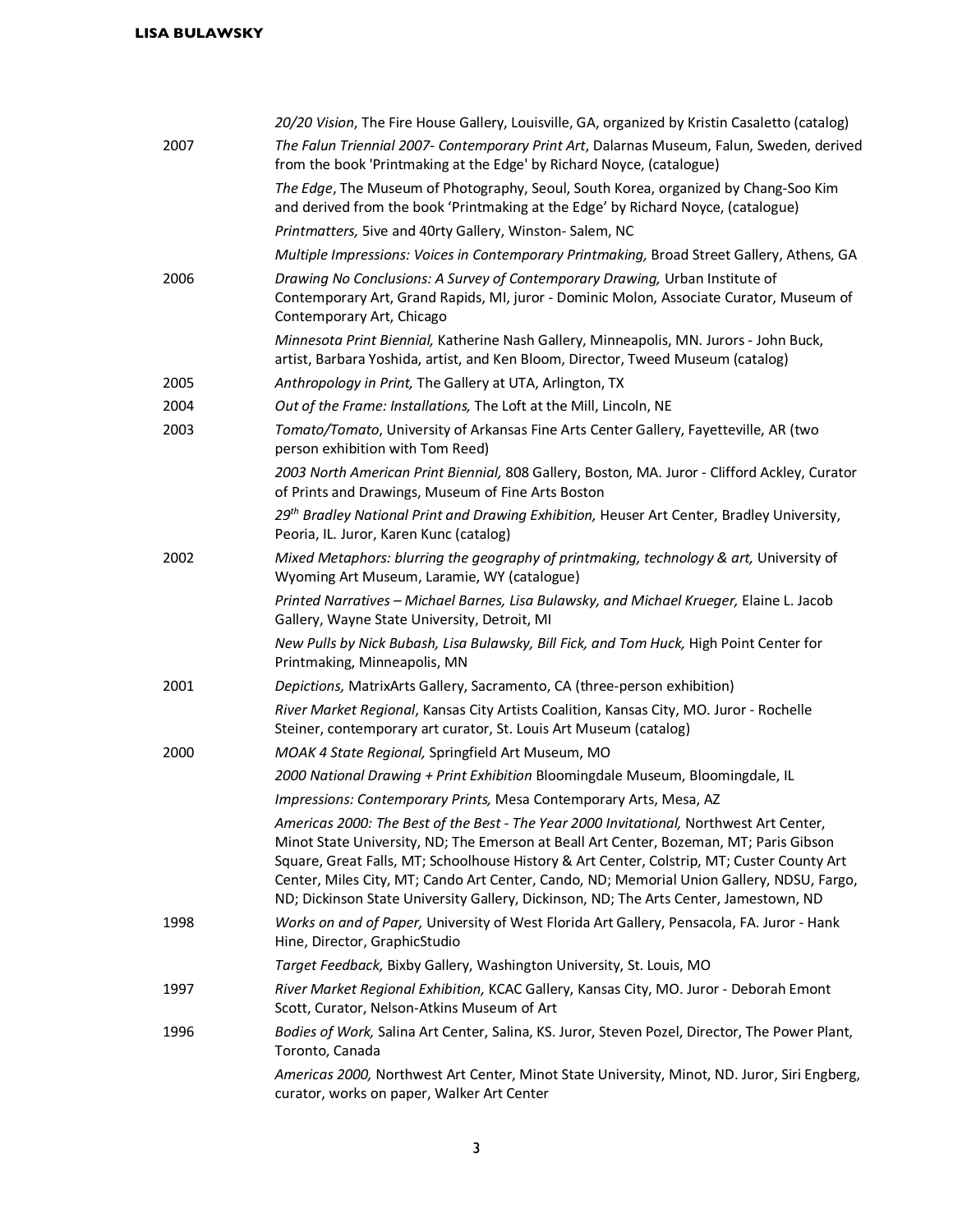| 1995 | 25th Bradley National Print and Drawing Exhibition, Heuser Art Center, Bradley University, |
|------|--------------------------------------------------------------------------------------------|
|      | Peoria, IL. Juror, Hugh Merrill (catalog)                                                  |
| 1994 | 26th National Juried Print and Drawing Exhibition, Hill Country Arts Foundation, Ingram,   |
|      | Texas, Counterpoint 1994. Juror, Angelika Jansen                                           |
|      | 44th Annual SPIVA National Exhibition, SPIVA Art Center, Joplin, MO. Juror, Judith Burns   |
|      | McCrea                                                                                     |

### **PUBLIC AND COLLABORATIVE PROJECTS**

| 2018        | Portable Memories in Rising Seas, Miami, FL<br>Socially engaged project by Fifity-Fifty (an art collective of Lisa Bulawsky and Laurencia<br>Strauss), participatory events and exhibitions at The Studios of Key West Gallery, November<br>1-30, 2018 and Miami Dade Public Library Main Branch, April 21-July 22, 2018.        |
|-------------|----------------------------------------------------------------------------------------------------------------------------------------------------------------------------------------------------------------------------------------------------------------------------------------------------------------------------------|
|             | Lignum Vitae, Key West, FL<br>An ephemeral public memorial project for the victims of the Tree of Life shooting in<br>Pittsburgh and for the endangered tree species in Key West, Florida.                                                                                                                                       |
|             | Oyster Boat, Volume 1, Issue 1, "Taxonomy of the Mark," a letterpress chapbook of images<br>and text in an edition of 60 reflecting on marks and markmaking, published by and in<br>collaboration with Small Craft Advisory Press, Florida State University, Tallahassee.                                                        |
| 2017        | Terra Tumultum - Orlando, FL<br>Commissioned for Art in Odd Places Festival: NOISE. November 10-12, 2017<br>Terra Tumultum (Earth Noise) is a public project of prints made from metal plates that have<br>been buried, etched by the earth, then resurrected, printed, mounted on wood, and<br>displayed as memorial markers.   |
| 2016        | Stories for Fishes - Miami, FL<br>Participatory event and exhibition by Fifity-Fifty (an art collective of Lisa Bulawsky and<br>Laurencia Strauss) includes film screenings, public dialogue, and collective memories shared<br>underwater with fish-the eventual heirs to the land we now call home.                            |
| 2015        | Signs in the Public Sphere - Ferguson, a Fifty-Fifty project in collaboration with Emily Squires,<br>Knoxville, TN                                                                                                                                                                                                               |
| 2008 - 2011 | <b>Prosthetic Memories</b><br>Series of conversations/interviews with older Americans about historical events, used as<br>source for creation of works on paper (exhibited in 2011 at COCA, Four Chapters in the<br>Present We Were).                                                                                            |
|             | The Bystanders<br>Illustrations for limited edition book/short story by author Eric Lundgren. All Along Press,<br>publisher, St. Louis, MO.                                                                                                                                                                                      |
| 2010        | We Belong To This Band<br>Minneapolis, MN                                                                                                                                                                                                                                                                                        |
|             | A participatory print project commissioned for the Mid America Print Council conference at<br>the University of Minnesota in Minneapolis. In collaboration with All Along Press.                                                                                                                                                 |
| 2010        | <b>Spring Rounds</b><br>University of Georgia, Athens<br>A participatory car parade with cars covered in images of springtime printed on magnets. In<br>collaboration with undergraduate and graduate students at UGA. Radios in cars played<br>Stravinsky's Rite of Spring broadcast through cooperation of WUOG radio station. |
| 2009        | All in Good Company, All in Good Time<br><b>Blindspot Galleries</b>                                                                                                                                                                                                                                                              |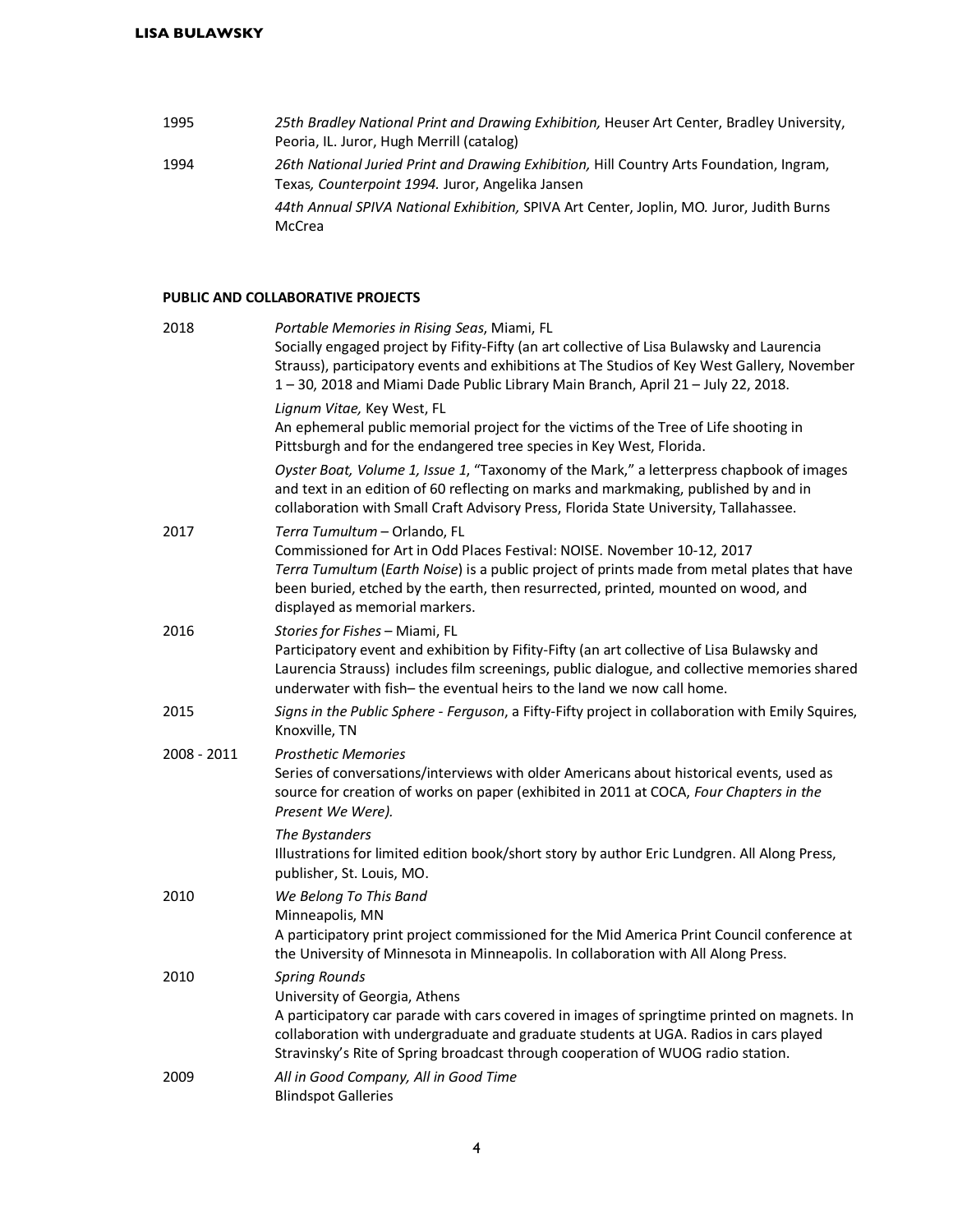|             | Mobile exhibition in Knoxville, TN. Woodcut on magnet installation on gallery van for<br>exhibition, Multiple x Multiple at Ewing Gallery, University of Tennessee.                                                                                                               |
|-------------|-----------------------------------------------------------------------------------------------------------------------------------------------------------------------------------------------------------------------------------------------------------------------------------|
| 2007-09     | Radiate/Cultivate<br>Vertigo Press global project<br>Screen printed mushroom clouds attached to garden stakes and "planted" around the world.                                                                                                                                     |
| 2009        | The World As We Know It<br>Regional Arts Commission, St. Louis, MO<br>in collaboration with Amity Faith Herrera. For the exhibition Time Well Spent, a project<br>organized by Tom Reed pairing intergenerational artists in creative collaborations.                             |
| 2006        | MSIG pilot project<br>Fort Gondo Compound for the Arts, St. Louis, MO<br>A multimedia interactive performance/exhibition (solo - in collaboration with Dan Kelley).                                                                                                               |
| 2004        | Limited Time Only<br>Guerilla video projections on the sides of buildings along Highway 40 in St. Louis, MO, in<br>collaboration with Dan Kelley.                                                                                                                                 |
| $2002 - 05$ | <b>Blindspot Galleries</b><br>Lisa Bulawsky, director and curator<br>Blindspot Galleries hosted public mobile exhibits by emerging artists using print technology<br>and magnetic vinyl on a white Ford minivan. Ten exhibitions produced and hosted over a<br>three year period. |
| 2003        | <b>Operation Pandemic Joy</b><br>A multimedia propaganda campaign promoting joy through "SMART" bombs, leaflets and<br>printed magnets- a temporary public art event in celebration of the Washington University<br>Sesquicentennial.                                             |
| 2002        | In the Denmark of the Soul<br><b>Blindspot Galleries</b>                                                                                                                                                                                                                          |
|             | Ida Applebroog, Lisa Bulawsky, Francisco de Goya. A mobile exhibition of reproductive<br>images on digital magnets displayed on a van and offered to the public. Inaugural exhibition<br>for Blindspot Galleries.                                                                 |
|             | $(p)$ alms<br><b>Vertigo Press</b><br>Woodcuts printed on magnetic vinyl displayed on a mobile van and offered to the public.                                                                                                                                                     |
| 2001        | O, Joy!<br>Vertigo Press, St. Louis, MO<br>A public, intervention project consisting of woodcut prints hung on the walls of abandoned<br>buildings in urban areas of the city.                                                                                                    |
| 2000        | Love Stories, Part 1<br>Vertigo Press, St. Louis, MO<br>A public, intervention project consisting of woodcut prints hung in serial format on the walls<br>of abandoned buildings in urban areas of the city.                                                                      |
| 1998        | <b>Target Feedback</b><br>Bixby Gallery, St. Louis, MO<br>Collaborative project in social self-portraiture culminating in group exhibition.                                                                                                                                       |

### **AWARDS/HONORS**

2018 Creative Activity Research Grant, Sam Fox School, Washington University. Funding awarded for development and exhibition of project *Portable Memories in Rising Seas* with Fifty-Fifty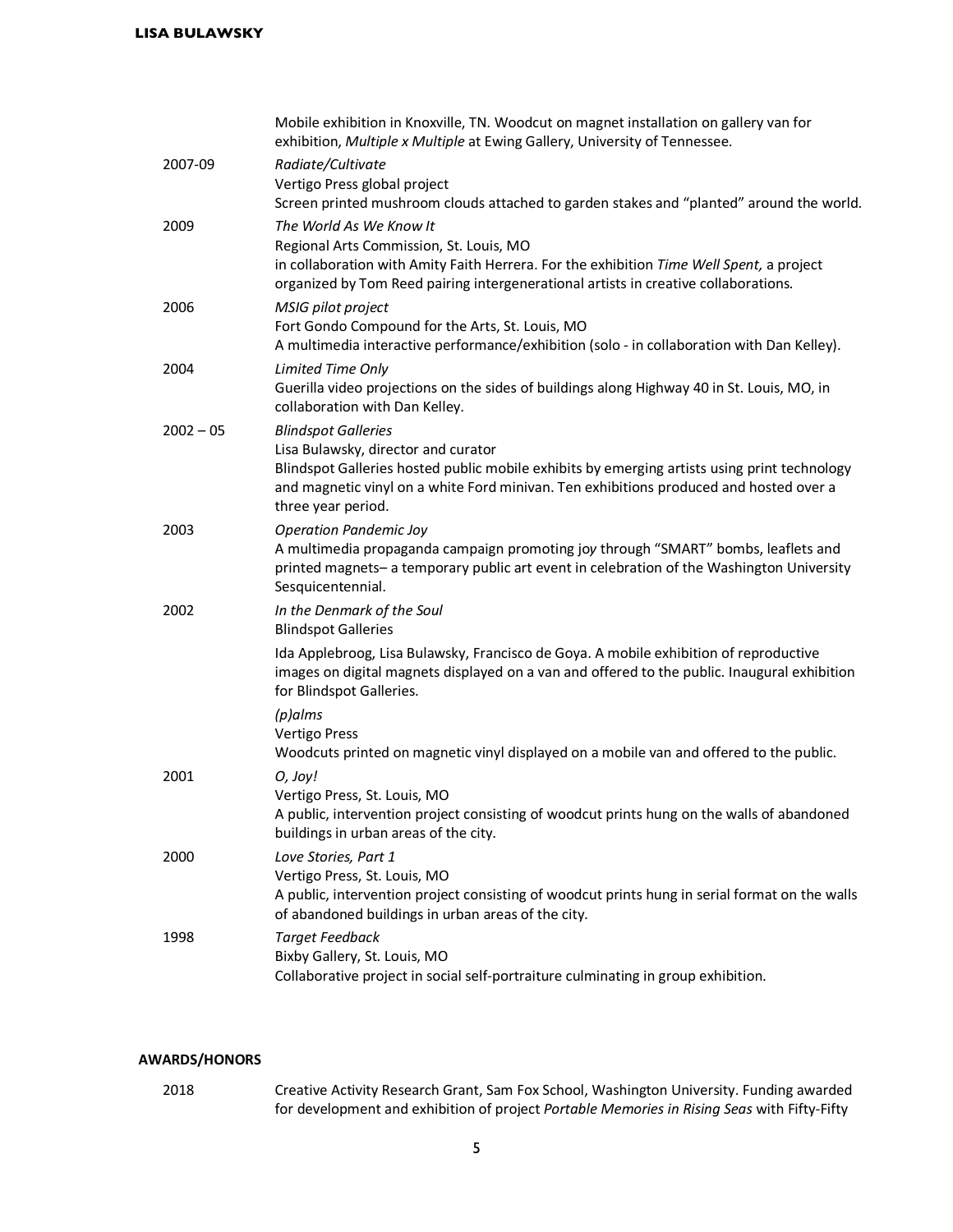|           | art collective.                                                                                                                                                                                                                              |
|-----------|----------------------------------------------------------------------------------------------------------------------------------------------------------------------------------------------------------------------------------------------|
|           | The Puffin Foundation, LTD, grant funding awarded for Portable Memories in Rising Seas.                                                                                                                                                      |
| 2015      | Francis Niederer Artist-in-Residence, Hollins University, Roanoke, VA                                                                                                                                                                        |
| 2014      | Creative Activity Research Grant, Sam Fox School, Washington University. Funding awarded<br>for development of project The Accident Event Index.                                                                                             |
| 2013      | Distinguished Faculty Award, Founder's Day, Washington University in St. Louis                                                                                                                                                               |
| 2012      | Juror's award, Printwork 2012, Artists Image Resource, Pittsburgh, PA. Juror - Nicholas<br>Chambers, Milton Fine Curator of Art at The Andy Warhol Museum                                                                                    |
| 2011      | Outstanding Teaching Award, Sam Fox School, Washington University                                                                                                                                                                            |
| 2008      | Creative Activity Research Grant, Sam Fox School, Washington University, funding awarded<br>for development of project Prosthetic Memories, a series works on paper based on<br>interviews conducted with older Americans.                   |
| 2006      | Jurors' Award, The Fifth Minnesota National Print Biennial, Katherine E. Nash Gallery, Regis<br>Center for Art, Minneapolis, MN. Jurors - Ken Bloom, Director of the Tweed Art Museum,<br>Duluth, John Buck, Artist, Barbara Yoshida, Artist |
| 2005      | Emerson Electric Excellence in Teaching Award                                                                                                                                                                                                |
| 2003      | Residency, Frans Masereel Graphic Centrum, Kasterlee, Belgium                                                                                                                                                                                |
|           | Honorarium, Operation Pandemic Joy, Washington University, St. Louis, MO                                                                                                                                                                     |
| 2002      | Honorarium, Public Art in Action, Arts in Transit, St. Louis, MO                                                                                                                                                                             |
| 2001      | Professor of the Year, School of Art, Washington University Student Union award                                                                                                                                                              |
|           | Juror's Choice Award, River Market Regional Exhibition, Kansas City Artists Coalition, Kansas<br>City, MO                                                                                                                                    |
| 2000      | Shirley and Gene Hawkins Award, MOAK 4 State Regional Exhibition, Springfield Art<br>Museum, Springfield, MO                                                                                                                                 |
| 1996      | NEA Fellowship, painting and works on paper, M-AA Regional Grant                                                                                                                                                                             |
|           | Best of Show, Americas 2000, Northwest Art Center, Minot, ND                                                                                                                                                                                 |
| 1995      | Best of Show for Drawing, 25th Bradley National Print and Drawing Exhibition, Heuser Art<br>Center, Bradley University, Peoria, IL                                                                                                           |
| 1992-1995 | Graduate Teaching Assistantship, Full Tuition and Stipend, University of Kansas                                                                                                                                                              |
| 1994      | Summer Honors Fellowship, University of Kansas Graduate School                                                                                                                                                                               |
|           | Harry and Jessie Jacobs Prize, University of Kansas                                                                                                                                                                                          |
|           | Richard Hollander Visual Arts Scholarship, University of Kansas                                                                                                                                                                              |
|           | Runner-up Award, 44th Annual SPIVA National, SPIVA Art Center, Joplin, MO                                                                                                                                                                    |
| 1993      | Daniel McMorris Visual Arts Scholarship, University of Kansas                                                                                                                                                                                |
| 1992      | Visual Arts Scholarship, University of Kansas                                                                                                                                                                                                |
| 1991      | Juror's Choice Award, 21st National Works on Paper Exhibition, Hartnett Hall Gallery, Minot,<br><b>ND</b>                                                                                                                                    |

## **INVITATIONAL PRINT PORTFOLIOS /EXHIBITIONS**

| 2020 | Eggcups for Rosalie, organized by Alex Emmons, University of Science and Arts of Oklahoma                                                           |
|------|-----------------------------------------------------------------------------------------------------------------------------------------------------|
| 2015 | Intermission, national exchange portfolio co-curated by Erik Waterkotte, University of North<br>Carolina and Shannon Collis, University of Maryland |
|      | Exhibited: Portland State University                                                                                                                |
|      |                                                                                                                                                     |
| 2014 | Pint n Print, print exchange and event at Sweetie's Art Bar, San Francsico, CA, organized by                                                        |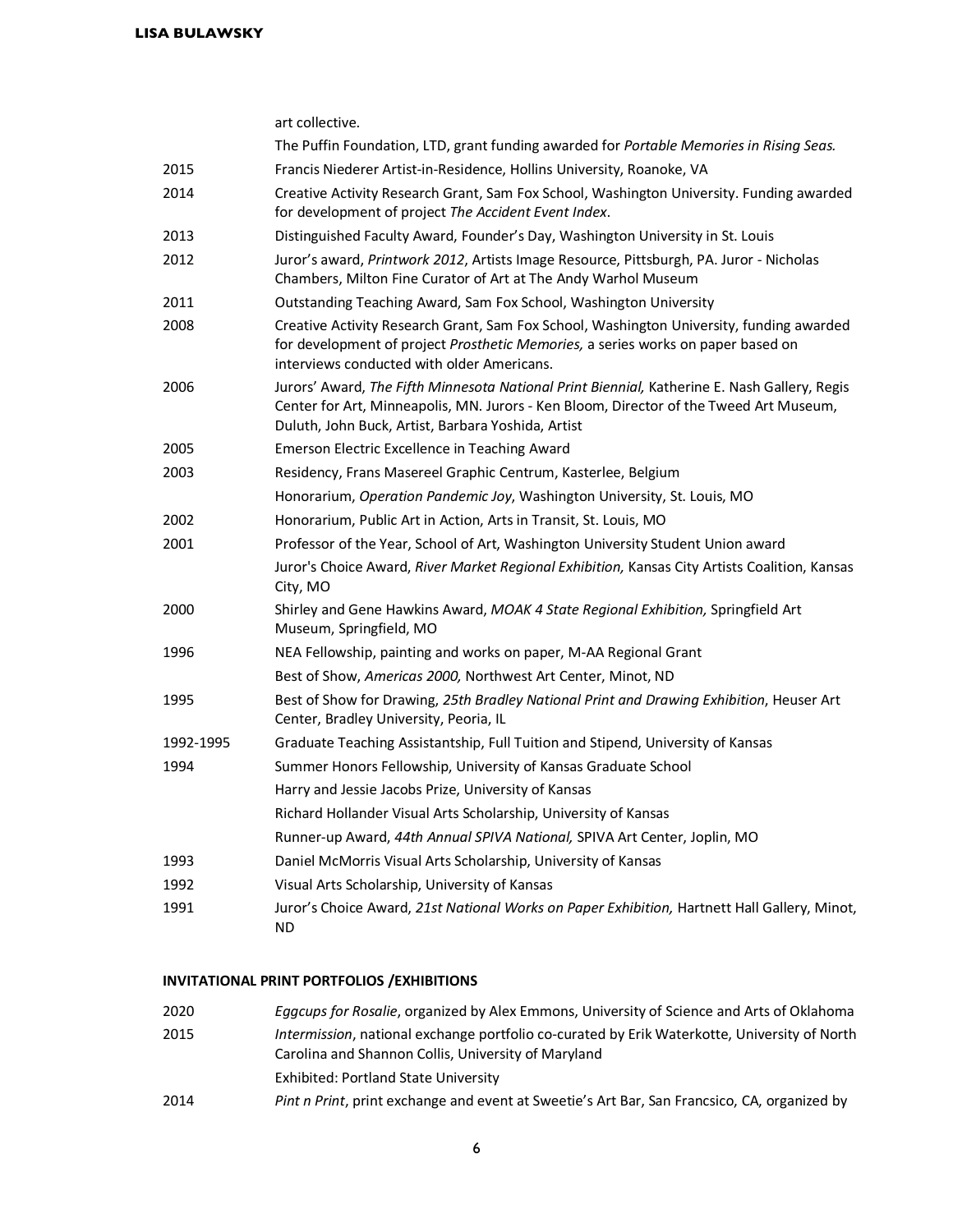|      | Amze Emmons and Michael Krueger for SGC International Conference, 2014.                                                                                                                                                                                                                                                                                                                                                                                                                                                                                                                                                                                                             |
|------|-------------------------------------------------------------------------------------------------------------------------------------------------------------------------------------------------------------------------------------------------------------------------------------------------------------------------------------------------------------------------------------------------------------------------------------------------------------------------------------------------------------------------------------------------------------------------------------------------------------------------------------------------------------------------------------|
| 2013 | Critical Mass Portfolio, international exchange portfolio organized by Nathaniel Stern,<br>University of Wisconsin, Milwaukee. Exhibited: Fundación CIEC, International Center of<br>Contemporary Print, Betanzos, Spain; University of Applied Arts Vienna, Austria; Little Art<br>Parlour Gallery, Novi Sad, Serbia (catalogue); University of Wisconsin, Milwaukee;<br>Fundacion Ace para el Arte; Contemporáneo, Buenos Aires, Argentina                                                                                                                                                                                                                                        |
|      | Cloud Stories, an exchange book curated and constructed by Jana Harper, Washington<br>University for SGC International Conference 2013. Exhibited: University of Wisconsin,<br>Milwaukee                                                                                                                                                                                                                                                                                                                                                                                                                                                                                            |
|      | Exchange, Summer 2013 International Exchange, The Postcard Collective, Tuscon, AZ                                                                                                                                                                                                                                                                                                                                                                                                                                                                                                                                                                                                   |
| 2012 | Well, I Do Declare!, curated and organized by Kim Wardenburg in honor of St. Louis and her<br>history. Exhibited: Northside Workshop, St. Louis, MO                                                                                                                                                                                                                                                                                                                                                                                                                                                                                                                                 |
| 2010 | States of the State : A Contemporary Survey of American Printmaking - Varied Edition,<br>organized by Joseph Velasquez and the Dirty Printmakers of America, hosted by the<br>University of Colorado, Boulder. Exhibited: Università Ca' Foscari Venezia, Venice, Italy                                                                                                                                                                                                                                                                                                                                                                                                             |
|      | Dream Day Drawing, curated and organized by Susan Belau at San Francisco State University,<br>for Southern Graphics Council Conference 2010. Exhibited: Hamilton Hall, University of the<br>Arts, Philadelphia, PA; Cora Stafford Gallery, Denton, TX                                                                                                                                                                                                                                                                                                                                                                                                                               |
| 2009 | Displaced, curated by Nichole Maury, Western Michigan University for Southern Graphics<br>Council Conference 2009. Exhibited: Columbia College, Chicago, IL                                                                                                                                                                                                                                                                                                                                                                                                                                                                                                                         |
| 2006 | FurtherArtists from the Book 'Printmaking at the Edge', a print exchange between artists<br>published in the book, Printmaking at the Edge, by Richard Noyce, 2006. Organized by Scott<br>Betz, Winston-Salem State University. Exhibited: The Hanmi Museum of Photography, Seoul,<br>South Korea (catalogue); Galleria Harmonia, Jyvaskyla, Finland; Wohllberg Gallery, Vienna,<br>Austria; Frans Masereel Graphic Centrum, Kasterlee, Belgium; Grafikos Galerija, Kaunas,<br>Lithunia; Brevard College Gallery, Brevard, NC; Salem Fine Arts Center, Winston-Salem, NC;<br>Silicon Gallery, Philadelphia, PA; RJ Reynolds Gallery, Sawtooth Center for Art, Winston-<br>Salem, NC |
| 2005 | Blatantly Kitsch, curated by Cassandra Simon. Exhibited: Fort Gondo Gallery, St. Louis, MO                                                                                                                                                                                                                                                                                                                                                                                                                                                                                                                                                                                          |
| 2004 | Cross-Cultural Identities: An Artist Print Exchange Between Northern Ireland and North<br>America curated by John Hitchcock, University of Wisconsin, Madison and David Bose,<br>Seacourt Print Shop, Belfast, Ireland.                                                                                                                                                                                                                                                                                                                                                                                                                                                             |
| 2003 | Girls with Guns, curated by Jenny Schmid, St. Cloud State University. Exhibited: Rochester Art<br>Center, Rochester, MN; Kellie Rae Theiss Gallery, Minneapolis, MN                                                                                                                                                                                                                                                                                                                                                                                                                                                                                                                 |
|      | Shock and Awe and !, organized by Tim Dooley, University of Northern Iowa. Exhibited: Folio<br>Gallery, University of Northern Iowa; Janet Wallace Fine Arts Complex, Macalaster College,<br>St. Paul, MN; Blindspot Galleries, St. Louis, MO                                                                                                                                                                                                                                                                                                                                                                                                                                       |
| 2002 | Bite Me, curated by Adriane Herman, Kansas City Art Institute.                                                                                                                                                                                                                                                                                                                                                                                                                                                                                                                                                                                                                      |
| 2000 | Kans-Souri Portfolio, curated by Michael Krueger, University of Kansas. Exhibited: Art<br>Department Gallery, University of Missouri, Kansas City, MO;Art & Design Gallery, University<br>of Kansas, Lawrence, KS; White Gallery, Butler Community College, El Dorado, KS                                                                                                                                                                                                                                                                                                                                                                                                           |
| 1997 | Stone's Throw, organized by Michael Krueger, University of Kansas.                                                                                                                                                                                                                                                                                                                                                                                                                                                                                                                                                                                                                  |

## **AUTHORED PUBLICATIONS**

2018 Prix de Print Number 32, The Night Way by Bob Schneider, *Art in Print Journal,* Volume 8,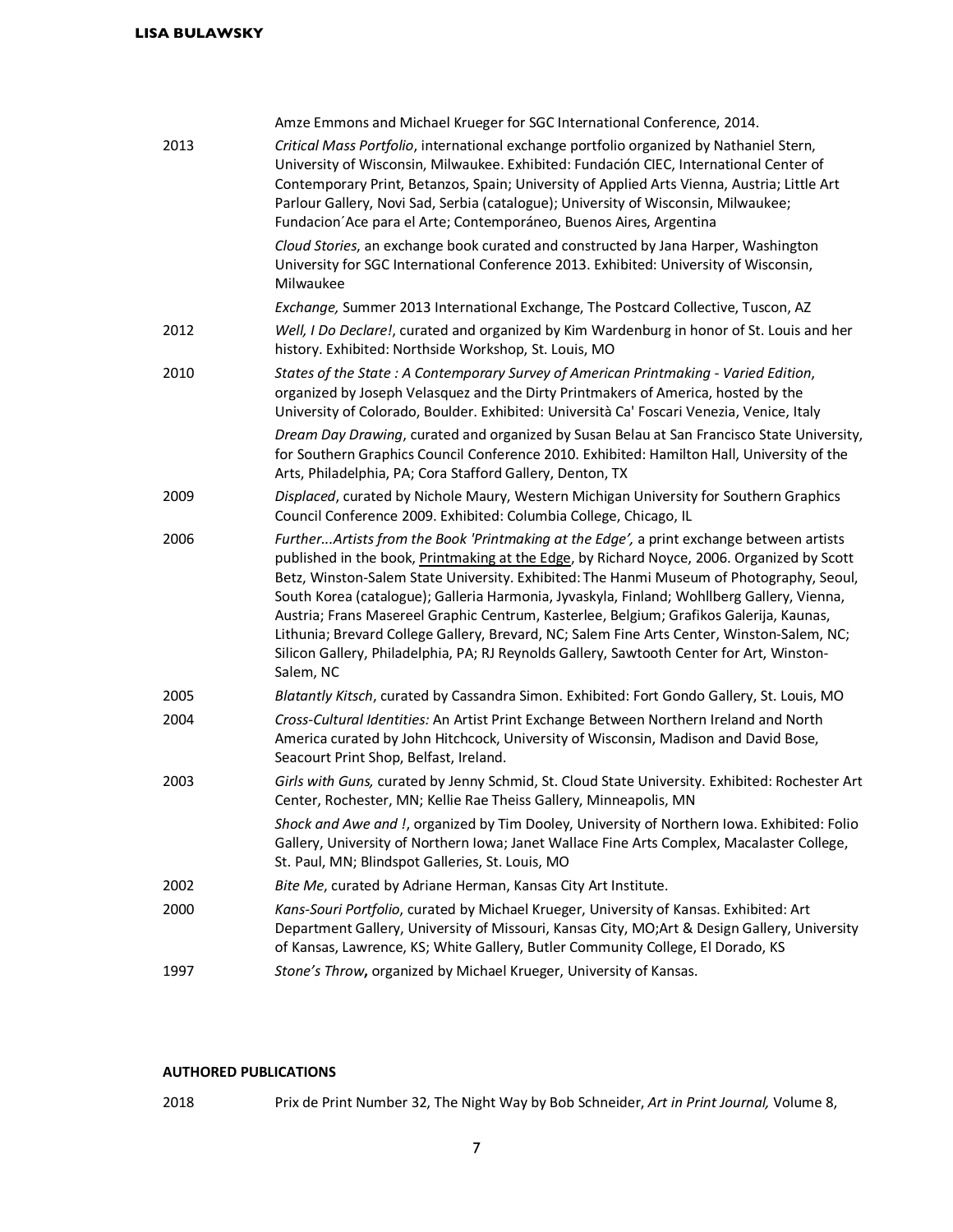Number 4, juror's essay. Print and online.

The New York Collection for Stockholm Portfolio, gallery brochure text, Teaching Gallery, Mildred Land Kemper Art Museum, Spring 2018 exhibition (co-authored with Tom Reed) Juror's statement, Four Rivers Print Biennial, Southern Illinois University, Edwardsville, catalog essay.

### **SELECTED BIBLIOGRAPHY**

| 2019 | Summer Reading issue, Art in Print journal, July-August 2019, Volume 9, Number 2,<br>(cover image for journal).                                                                                                                                            |
|------|------------------------------------------------------------------------------------------------------------------------------------------------------------------------------------------------------------------------------------------------------------|
|      | Yale University radio. Interview. https://museumofnonvisibleart.com/interviews/lisa-<br>bulawsky/.                                                                                                                                                         |
| 2018 | Daniel Stumeier, In 'Everything is Still Happening,' Lisa Bulawsky reimagines discarded pieces<br>from her previous works, https://www.stlmag.com/culture/visual-arts/lisa-bulawsky-<br>everything-is-still-happening/, St. Louis Magazine, July 17, 2018. |
|      | Alejandra Martinez, Portable Memories in Rising Seas, http://wlrn.org/post/future-abortion-<br>rights-caregivers-survival-guide-and-portable-memories-rising-seas, July 5, 2018. Stub article<br>accompanying radio interview on WLRN's Sundial.           |
| 2017 | Lake Effect Editions, Ten + Years of Lake Effect Editions, Print Media and Graphic Art, School<br>of Art, College of Visual and Performing Arts, Syracuse University, Syracuse, NY, 2017. Print.                                                           |
| 2016 | Ivy Cooper, "Prints in the Gateway City," Art in Print Journal, November-December 2016,<br>Volume 6, Number 4. Print.                                                                                                                                      |
| 2015 | Dialogist Quarterly Poetry and Art, Vol. II, Issue IV, http://dialogist.org/v2i4/. Web.                                                                                                                                                                    |
|      | Stephanie Schlaifer, "Lisa Bulawsky at Hollins University," Temporary Art Review, March 25,<br>2015, http://temporaryartreview.com/lisa-bulawsky-at-hollins-university/. Web.                                                                              |
|      | Stephanie Schlaifer, "Lisa Bulawsky at Hollins University," Graphic Impressions, Summer<br>2015. Print.                                                                                                                                                    |
| 2014 | E. Ashley Rooney & Stephanie Standish, American Print Makers, Atglen PA: Schiffer<br>Publishing. Print.                                                                                                                                                    |
|      | Catherine Yocum, "Visiting Printmaker Creates Prints for the Taking," October 15, 2014,<br>http://community.bowdoin.edu/news/2014/10/visiting-printmaker-creates-prints-for-the-<br>taking/. Web.                                                          |
| 2013 | Jason Urban, "Introducing the Hand," April 1, 2013, Printeresting.org,<br>http://www.printeresting.org/2013/04/01/introducing-the-hand/. Web.                                                                                                              |
| 2012 | Susan Goldman, Midwest Matrix, directed and produced by Susan Goldman, on the history<br>of fine art printmaking in the American Midwest, premiered December 2, 2012. Film.                                                                                |
|      | "UWM Artists Now! Presents Lisa Bulawsky: The Print as Organism," youtube.com, February<br>8, 2012, http://www.youtube.com/watch?v=98jRnS38iwg. Web.                                                                                                       |
| 2011 | Ivy Cooper, "Bulawsky Captures Memories," St. Louis Beacon, September 2, 2011. Print. Also<br>online at https://www.stlbeacon.org/#!/content/15340/review of lisa bulawsky at coca.<br>Web.                                                                |
|      | Jessica Baran, "Featured Art Review: Four Chapters in the Present We Were," Riverfront<br>Times, September 8, 2011. Print and Web.                                                                                                                         |
|      | Paul Friswold, "The Way We Were," Rivertfront Times, August 18, 2011. Print and Web.                                                                                                                                                                       |
| 2010 | Matthew Egan, M. Ehlbeck, H. Muise, N. Hershey, editors, A Survey of Contemporary<br>Printmaking, Wellington B. Gray Gallery, published by University of North Carolina,<br>Greenville, 2010. p. 157. Print.                                               |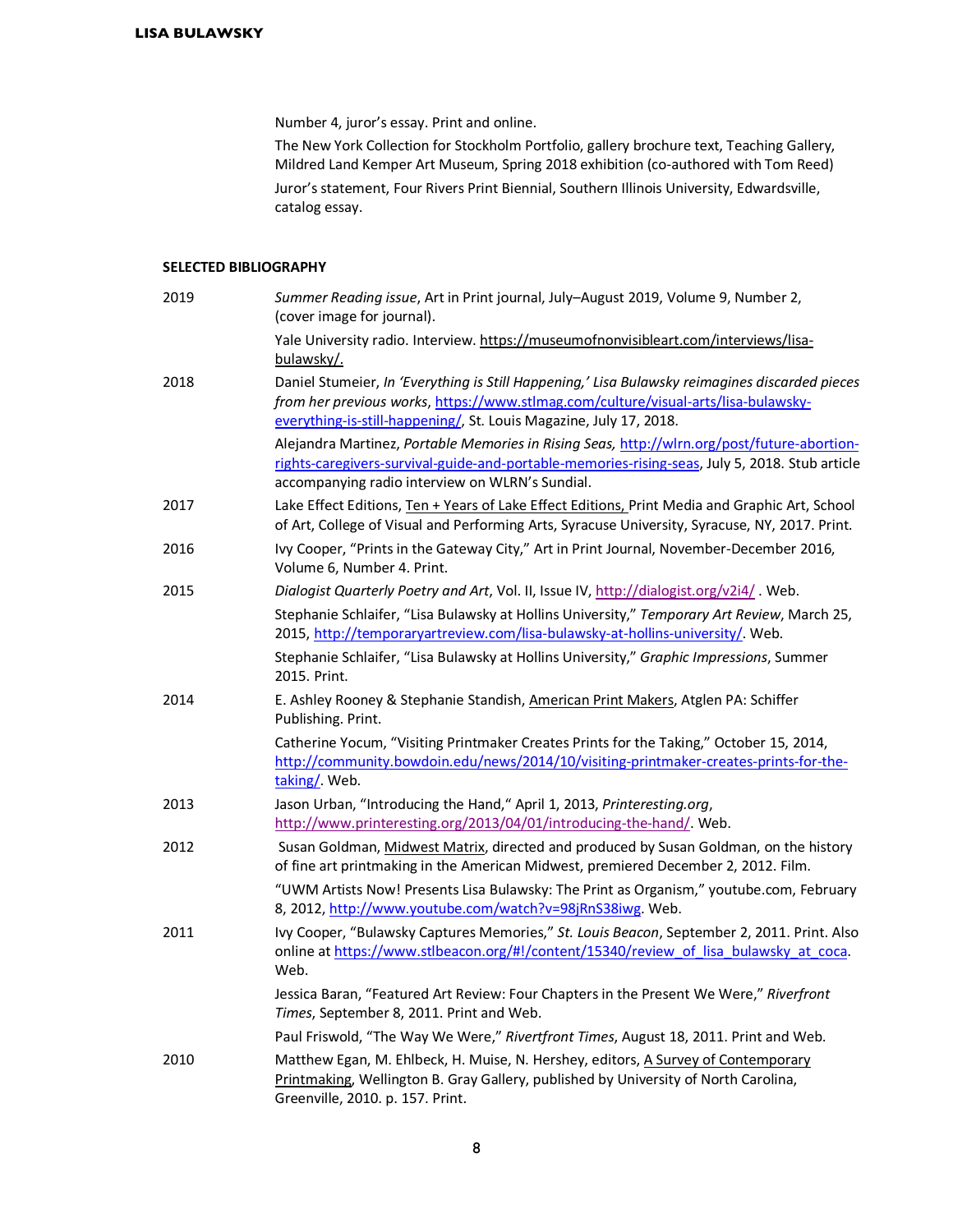|      | Richard Noyce, "PRINTOPOLIS: A new destination in the global Printmaking world,"<br>Printeresting, November 10, 2010, http://www.printeresting.org/2010/11/10/printopolis-a-                                                   |
|------|--------------------------------------------------------------------------------------------------------------------------------------------------------------------------------------------------------------------------------|
|      | new-destination-in-the-global-printmaking-world/. Web.                                                                                                                                                                         |
| 2009 | Denise Stewart-Sanabria, Multiple X Multiple review, Numbers: An Independent Arts Journal,<br>Summer 2010, #66. Print.                                                                                                         |
|      | Beth Grabowski and Bill Fick, Printmaking: A Complete Guide to Materials and Processes,<br>London, UK. Laurence King, and New Jersey, Pearson Prentice Hall: 2009. Pp. 205, 206, 208-<br>209, image 209 and back cover. Print. |
|      | Ruthann Godollei and Eric Dregni, Road Show: Art Cars and the Museum of the Streets,<br>Speck Press, 2009. Page 130. Print.                                                                                                    |
|      | James McAnally, "Old Media, Old News," The Luminary Center for the Arts,<br>http://theluminaryarts.com/exhibitions-and-events/past-exhibitions/old-mediaold-news/.<br>Web.                                                     |
| 2007 | David Bonetti, "Apocalyptic View," St. Louis Post Dispatch, September 23, 2007. Print.                                                                                                                                         |
|      | Tom Patterson, "Prints Pack a Punch," Winston-Salem Journal, July 29, 2007. Print.                                                                                                                                             |
| 2006 | Richard Noyce, Printmaking at the Edge: 45 Artists: 16 Countries: A New Perspective, London,                                                                                                                                   |
|      | UK. A & C Black: 2006. Pp. 44-45. Print.                                                                                                                                                                                       |
| 2004 | Eric Zimmerman, "Outlaw Printmakers Slugging it Out," Glasstire, November 2, 2004,<br>http://glasstire.com/2004/11/02/outlaw-printmakers-slugging-it-out/. Web.                                                                |
|      | David Bonetti, "Outlaw Printmakers offer visual razzberries," St. Louis Post Dispatch, October<br>18, 2004. Print.                                                                                                             |
|      | Natilee Harren, "Girls with Guns@ Kelly Rae Theiss," Pulse of the Twin Cities, September 19,<br>2004. Print.                                                                                                                   |
|      | Valerie Zell, "Outlaws with Attitude," Kansas City Star, June 13, 2004. Print.                                                                                                                                                 |
|      | Mel Watkin, "Paperwork: small works on paper," Curator's essay for the exhibition, Regional<br>Arts Commission Gallery, April 16 - May 28, 2004. Print.                                                                        |
| 2003 | D.B. Dowd, "A Graphic Tale," Contemporary Impressions, Journal of the American Print<br>Alliance, Fall 2003, vol. 11 #2. Print.                                                                                                |
|      | Gail Philbin, "Trio at UICA; Three Artists Display Diverse Works," Grand Rapids Press, May 18,<br>2003. Print.                                                                                                                 |
|      | Rose Martelli, "Steal this Magnet," Riverfront Times, Volume 27, Number 19, 2003. Print.                                                                                                                                       |
|      | "Art You're Encouraged to Steal," Show Me St. Louis, KSDK television story about Blind aired<br>March 13, 2003. Television.                                                                                                    |
| 2002 | Cima Katz, "Mixed Metaphors," Curator's essay for the exhibition, University of Wyoming Art<br>Museum, October 1 - 25, 2002. Print.                                                                                            |
|      | Steve Goddard and Michael Krueger, "Demo'Graphics Report," Contemporary Impressions,<br>Journal of the American Print Alliance, spring 2002: 2-6. Print.                                                                       |
|      | Keri Guten Cohen, "Intriguing subjects, pairings tell stories," Detroit Free Press, June 23,<br>2002. Print.                                                                                                                   |
| 2001 | Ann Wilson Lloyd, "Art under the Arch," Art in America, July 2001. Print.                                                                                                                                                      |
| 1998 | Eddie Silva, "Marrow Minded," Riverfront Times, August 26, 1998. Print.                                                                                                                                                        |
| 1995 | Alice Thorson, "Her Art Confronts Cancer," Kansas City Star, October 1995. Print.                                                                                                                                              |
|      | Hugh Merrill, "Juror's Statement," Curator's essay for the exhibition, 25th Bradley National,<br>1995. Print.                                                                                                                  |
|      | Karl Moehl, "25th Bradley National Print and Drawing Exhibition," Journal of the Print World,<br>Summer 1995. Print.                                                                                                           |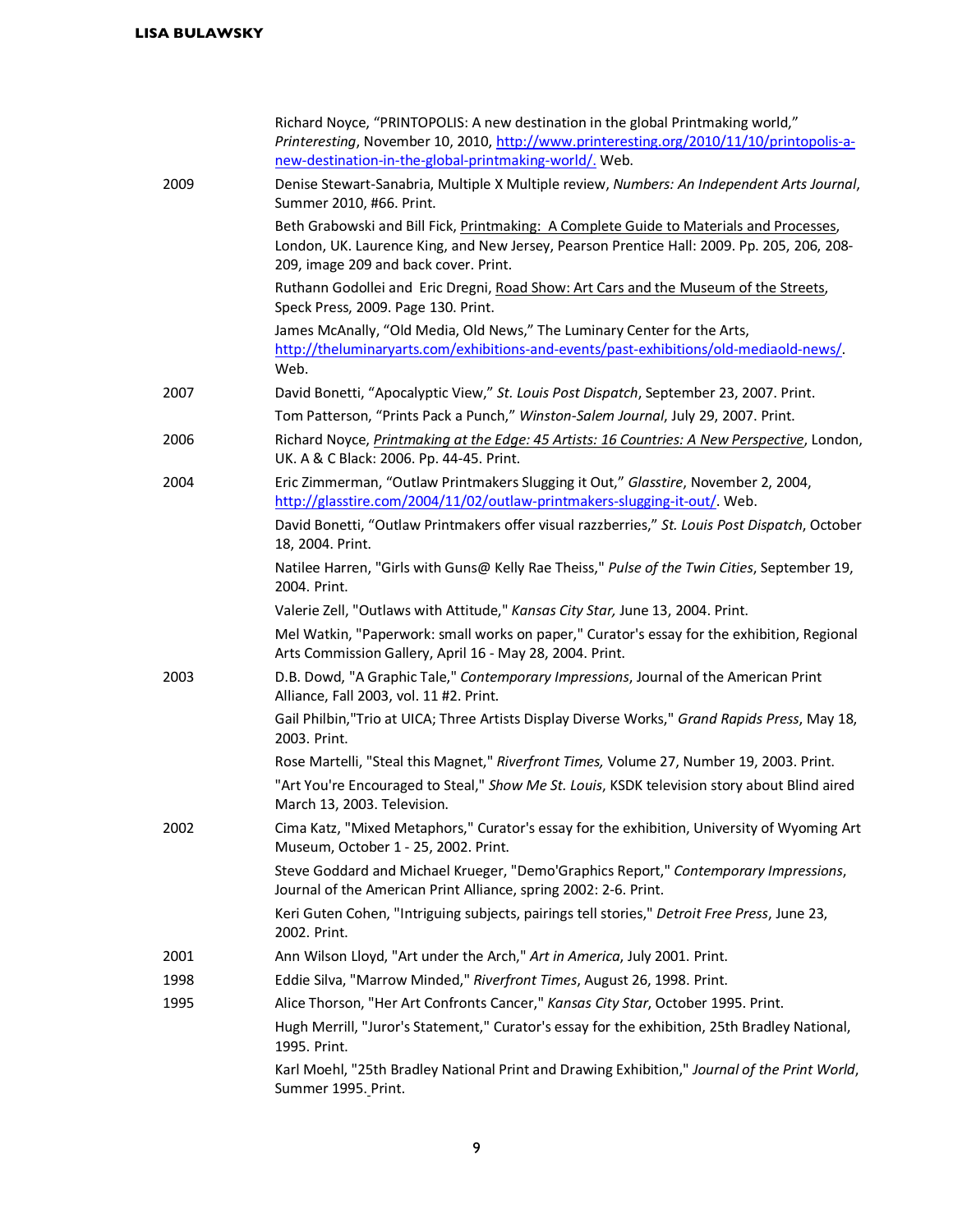# **PUBLIC LECTURES/VISITING ARTIST/CRITIC**

| 2019 | MLA Lecture Series 2019: Memory, University College, Washington University  |
|------|-----------------------------------------------------------------------------|
| 2018 | Carbondale Community Arts/Southern Illinois University, Carbondale          |
| 2017 | Geidai University - Tokyo University of the Arts, Tokyo, Japan              |
| 2015 | University of West Virginia                                                 |
|      | Eleanor D. Wilson Museum, Hollins University, Roanoke, VA                   |
|      | Elon University, Elon, NC                                                   |
| 2014 | Bowdoin College, Brunswick, Maine                                           |
| 2013 | <b>Syracuse University</b>                                                  |
|      | St. Louis Community College at Meramec                                      |
| 2012 | University of Wisconsin, Milwaukee                                          |
|      | Robert DeCaprio Gallery, Moraine Valley College, Chicago, IL (gallery talk) |
|      | Webster University, St. Louis, MO                                           |
| 2010 | University of Iowa                                                          |
|      | International Print Center of New York (gallery talk)                       |
| 2007 | University at Buffalo (SUNY), Buffalo, New York                             |
|      | Cranbrook Academy of Art                                                    |
| 2006 | School of the Art Institute of Chicago                                      |
| 2004 | Virginia Commonwealth University                                            |
|      | University of Minnesota, Minneapolis                                        |
|      | Frogman's Print and Paper, University of South Dakota                       |
|      | St. Louis Community College at Forest Park                                  |
|      | High Point Center for Printmaking, Minneapolis, MN                          |
| 1999 | West Virginia University                                                    |
| 1998 | Millersville University, Millersville, PA                                   |
|      | University of Missouri, St. Louis, MO                                       |

### **ARTIST-IN-RESIDENCE**

| 2019 | Z-PASS Residency, Zygote Press, Cleveland Ohio.                                                                                                                              |
|------|------------------------------------------------------------------------------------------------------------------------------------------------------------------------------|
| 2018 | The Studios of Key West, one month residency – Fifty-Fifty art collective                                                                                                    |
| 2015 | Hollins University, Roanoke, VA, Frances Niederer Artist-in-Residence, semester-long<br>residency                                                                            |
|      | Cité Internationale des Arts, Paris, France, two-month residency                                                                                                             |
| 2014 | Bowdoin College, Brunswick, ME, Marvin Bileck Project Artist-in-Residence, one-week<br>residency to produce print edition/collaboration, one-week (scheduled September 2014) |
| 2013 | Lake Effect Editions, Syracuse University, Syracuse, New York, one-week residency to<br>produce print edition                                                                |
| 2009 | Fresh Hot Press, University of Wisconsin, Madison, one-week residency to produce print<br>edition                                                                            |
| 2006 | Cité Internationale des Arts, Paris, France, two-month residency                                                                                                             |
| 2005 | University of Texas, Arlington, Print Blitz, one-week residency and print collaboration                                                                                      |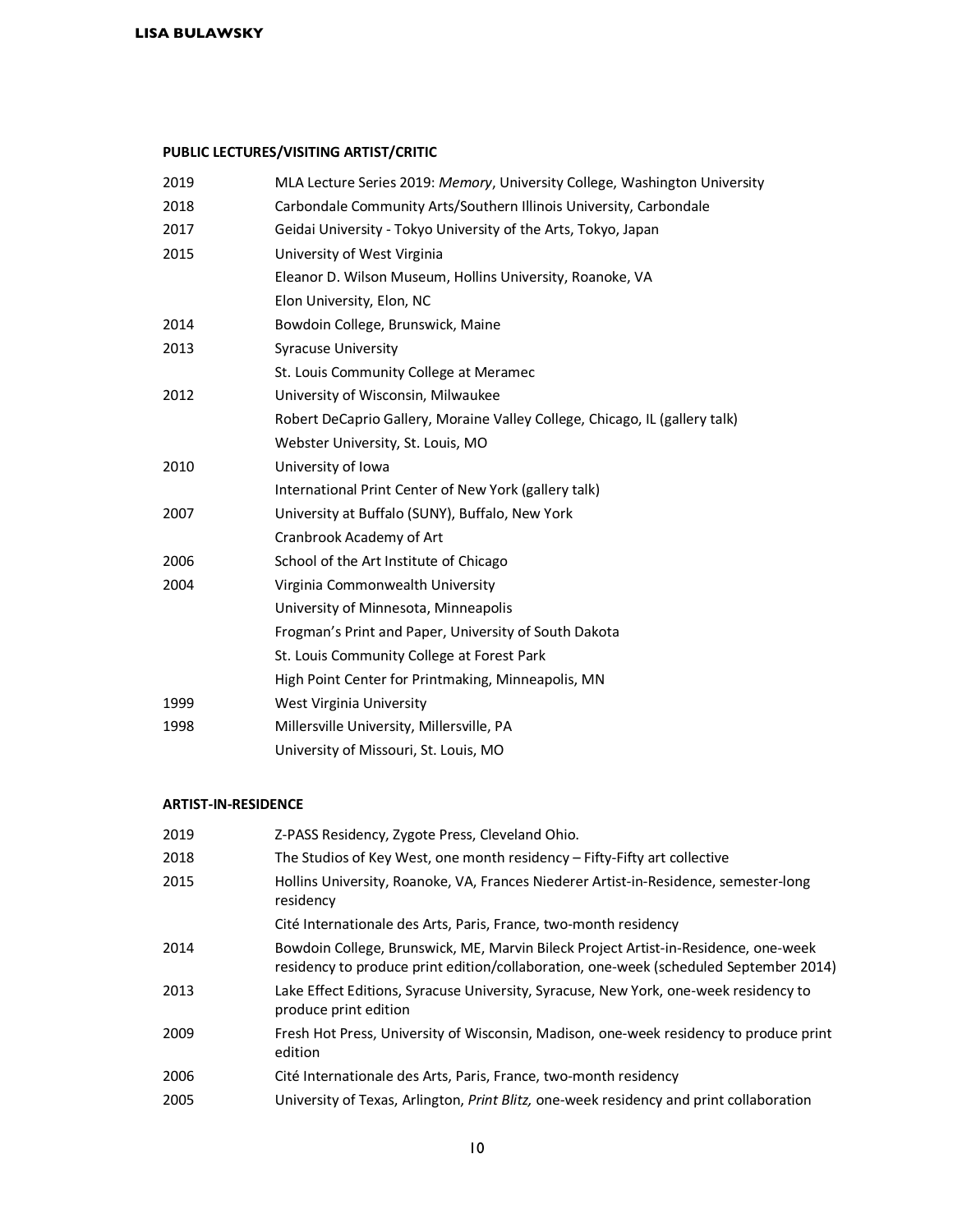| 2003 | Frans Masereel Graphic Centrum, Kasterlee, Belgium, one-month residency                                            |
|------|--------------------------------------------------------------------------------------------------------------------|
| 2002 | Southern Illinois University, Carbondale, Muddy Press Run, one-week residency and print<br>collaboration           |
| 2001 | Northern Illinois University, Dekalb, Illinois, <i>Print Blitz</i> , one-week residency and print<br>collaboration |

### **WORKSHOPS TAUGHT**

| 2016 | Penland School of Crafts; Etching: Fix and Flux, 2 1/2 week workshop, July/August 2018                                                  |
|------|-----------------------------------------------------------------------------------------------------------------------------------------|
| 2014 | Bowdoin College, Brunswick Maine; collagraph memorial project and week-long workshop,<br>September 2014                                 |
| 2013 | Anderson Ranch Art Center, Snowmass, Colorado; Shiftland: The Provisional Print, one-week<br>workshop, July 2013                        |
| 2005 | Brookhaven College, Dallas, TX; mixed media print workshop, one-week, May 2005                                                          |
| 2004 | Frogman's Summer Print and Paper Workshop, Vermillion, SD; Demographics, one-week<br>workshop co-taught with Michael Krueger, July 2004 |
|      |                                                                                                                                         |

### **CONFERENCE PAPERS AND PRESENTATIONS**

| 2019 | Graphic Revolution Symposium, Saint Louis Art Museum, Alchemy of the Process, panel<br>presentation.                                                                                                                                    |
|------|-----------------------------------------------------------------------------------------------------------------------------------------------------------------------------------------------------------------------------------------|
| 2017 | Tokyo University of the Arts, zureta Symposium. Keynote presentation, Calculating on the<br>Unforeseen.                                                                                                                                 |
| 2013 | College Art Association Conference, New York. Conference Session, Reproducing<br>Authenticity, panelist. Presented paper, Craving the Mark based on a seminar taught at<br>Washington University in the fall of 2012 by the same title. |
| 2010 | Printopolis Symposium, Open Studio, Toronto, Canada. Panelist, Print in the Public Sphere.<br>Presented paper, Politics, Participation, and the Portable Print.                                                                         |
| 2009 | IMPACT 6 Conference, Center for Fine Print Research, University of West England, Bristol.<br>Poster presentation, Prints, Politics, and Participation.                                                                                  |
| 2005 | Southern Graphics Council Conference, University of Wisconsin, Madison. Presenter:<br>collaborative demonstration, Team Ladiez.                                                                                                         |
| 2004 | Mid America Print Council Conference, Relevance/Resonance. Panelist for session, Out of the<br>Frame, University of Nebraska, Lincoln.                                                                                                  |
| 2003 | College Art Association Conference, New York. Conference session, Reproducing Likeness: To<br>Change the Teaching of Print Media, panelist. Presented paper, From Propaganda to<br>Decoration.                                          |
| 2001 | American Association of Museums Conference, Panel presentation for session, Artists,<br>Communities, and the NEA.                                                                                                                       |
|      | Southern Graphics Council Conference, University of Texas, Austin. Presenter: collaborative<br>demonstration, Demographics.                                                                                                             |
|      |                                                                                                                                                                                                                                         |

## **JUROR/PANELIST**

| 2018 | Juror, Prix de Print, Art in Print Journal, with accompanying essay             |
|------|---------------------------------------------------------------------------------|
|      | Juror, 2018 Four Rivers Print Biennial, Southern Illinois University Carbondale |
| 2014 | Juror, Parabola, Des Lee Gallery, St. Louis, MO                                 |